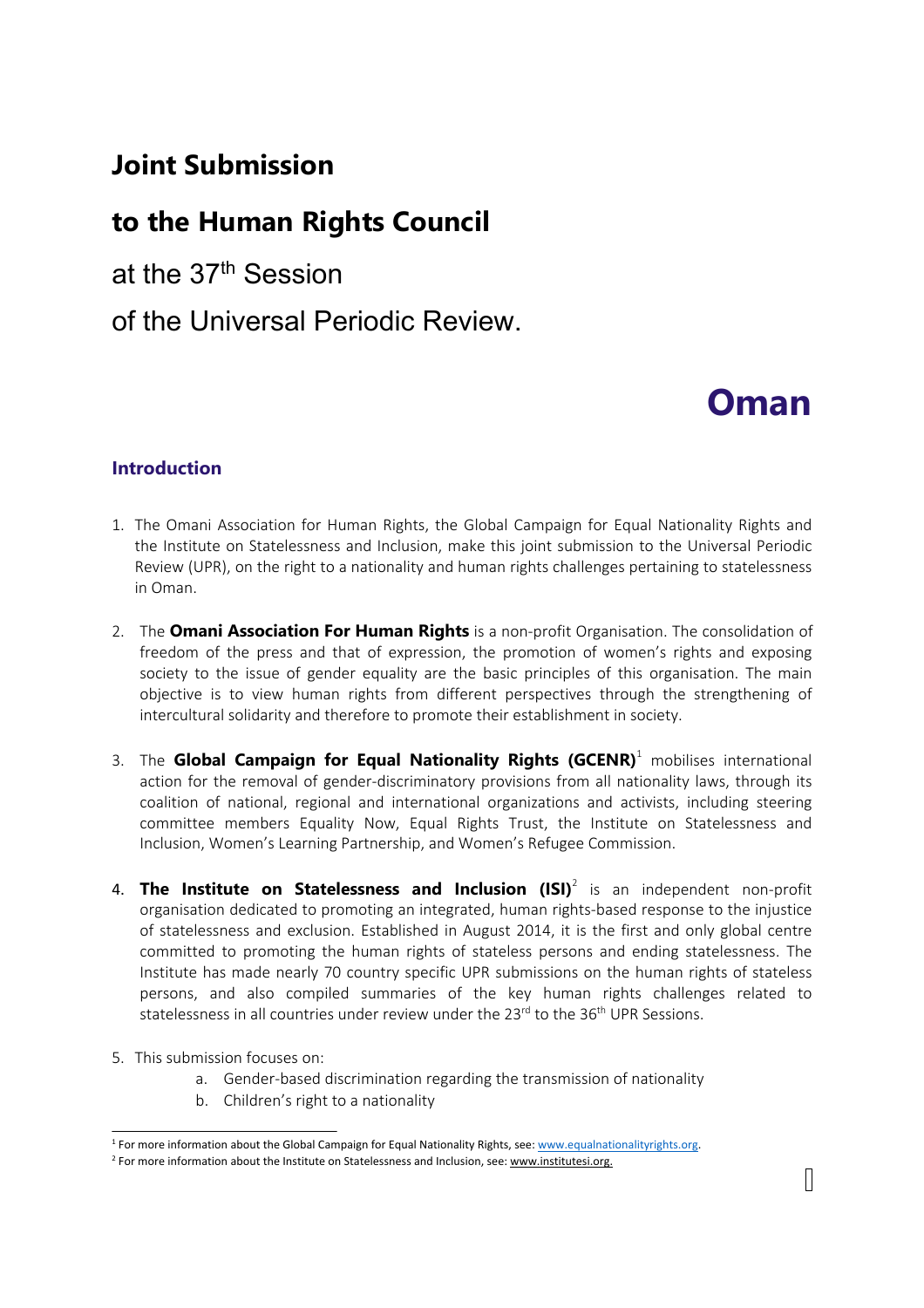c. Deprivation of nationality resulting in statelessness

#### **Previous UPR of Oman under the First and Second Cycle**

6. Oman was previously reviewed under the  $17^{\text{th}}$  session<sup>3</sup> in 2011 (First Cycle) and under the 31st session<sup>4</sup> in 2016 (second Cycle).

# **The First Cycle**

- 7. During the First Cycle, Oman received <sup>a</sup> total of eleven recommendations relating to the right to nationality and statelessness. Eight recommendations focused on gender discriminatory relating to the right to nationality and more in general. Two recommendations by the USA and France focused on eradicating discrimination against women by amending its Nationality Law to enable women to transmit Omani citizenship to their children. Canada and Slovakia recommended that Oman review its Personal Status Law and Labour Law and eliminate gender discriminatory provisions. Oman noted all four of these recommendations. Argentina, Bahrain, Spain and Sweden recommended that Oman take additional measures to eliminate all forms of gender discrimination in general. Oman accepted the recommendations made by Argentina and Bahrain, while recommendations made by Spain and Sweden were noted.
- 8. Slovakia issued <sup>a</sup> recommendation regarding the ratification of the Convention relating to the Status of Stateless Persons, which was noted. Brazil and Italy recommended Oman to withdraw its reservations from CEDAW. The withdrawal of the reservation on article 9(2) of the Convention which requires States Parties to recognise women'<sup>s</sup> equal rights with men with respect to the nationality of their children, is particularly relevant to statelessness.

# **The Second Cycle**

- 9. During the second cycle, Oman received <sup>a</sup> total of nineteen recommendations in relation to nationality and statelessness, specifically on recognising Omani women'<sup>s</sup> equal rights with men with regard to transmission of their nationality to their children (11). None of the recommendations were accepted, they were all noted by Oman.
- 10. France recommended that Oman amend the Nationality Code to eliminate the possibility of deprivation of nationality resulting in statelessness.
- 11. Sierra Leone recommended that Oman revise its Nationality Law and include safeguards to guarantee Omani citizenship for children born to non-Omani fathers.
- 12. Several States recommended ratifying UN treaties, including the Convention relating to the Status of Stateless Persons (France), and the Convention on the Protection of the Rights of all Migrant Workers and Members of their Families (The Philippines, Nigeria and Honduras).

<sup>3</sup> United Nations Human Rights Council, *Report of the Working Group on the Universal Periodic Review Oman*, 17 th sess, UN Doc A/HRC/17/7 (24 March 2011).

<sup>4</sup> United Nations Human Rights Council, *Report of the Working Group on the Universal Periodic Review Oman*, 31 st sess, UN Doc A/HRC/31/11 (6 January 2016).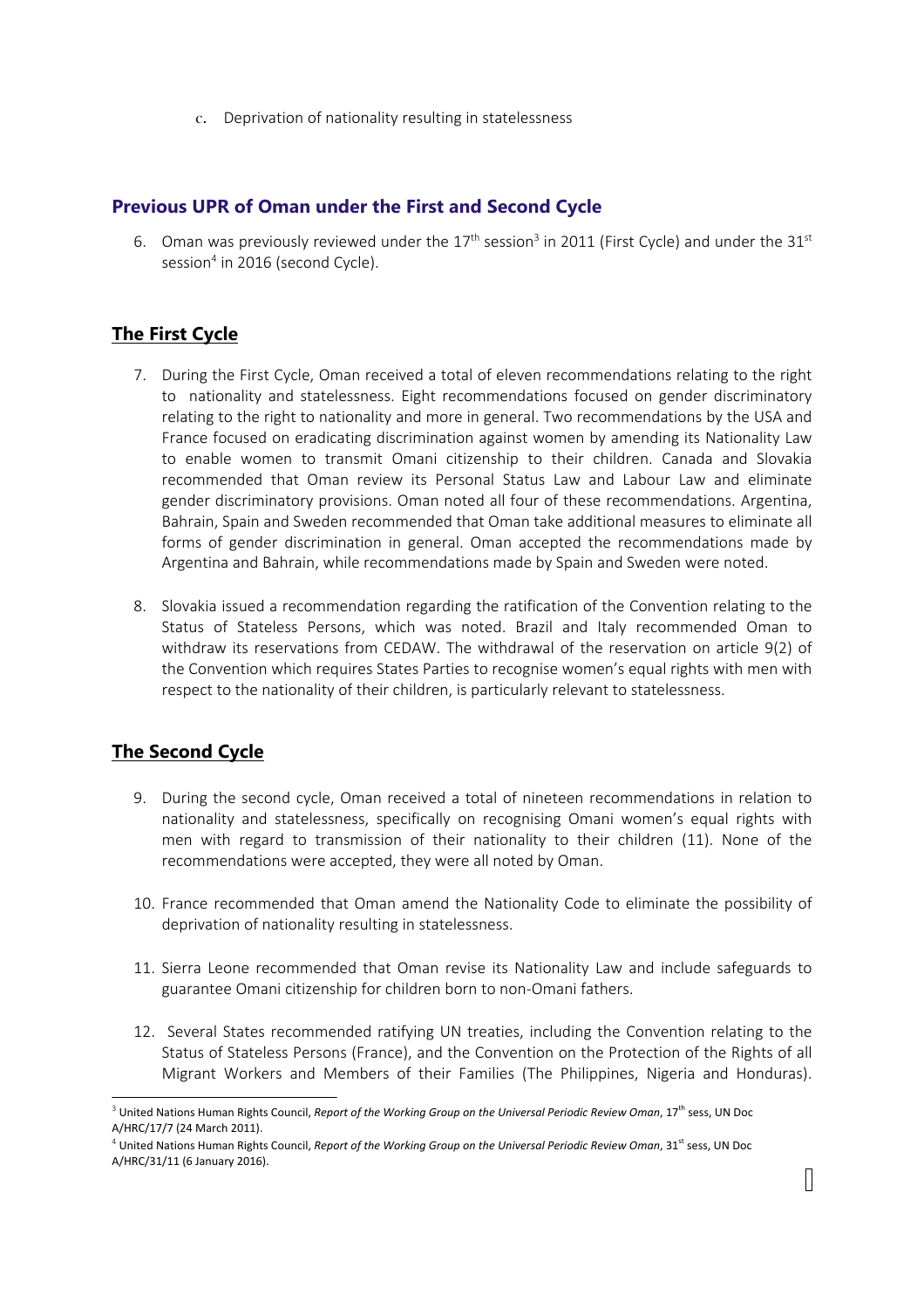Sweden and Namibia recommended withdrawing reservations from CEDAW (

13. In both cycles, Oman did not submit any mid-term reports to update on the status of implementation of recommendations.

### **Oman'<sup>s</sup> International obligations**

- 14. Oman has international obligations to uphold the right to <sup>a</sup> nationality without discrimination and protect the rights of stateless persons on the basis of other UN and regional treaties to which it is <sup>a</sup> party. These include:
	- a. the Convention on the Rights of the Child (CRC), Articles 2, 3, 7 and 8;
	- b. the Convention on the Elimination of All Forms of Discrimination against Women (CEDAW), Article 9;
	- c. the International Convention on the Elimination of All Forms of Racial Discrimination (ICERD), Article 5(d)(iii)); and
	- d. the Convention on the Rights of Persons with Disabilities (CRPD), Article 18.
	- e. The Universal Declaration of Human Rights (UDHR), Article 15.
	- f. The International Covenant on Economic, Social and Cultural Rights (ICESCR), Article 24 (3).
- 15. Oman has made reservations under several of the abovementioned UN treaties. Notably, under the CRC, Oman declares that the provisions of the CRC should be applied within the limits imposed by the material resources available, and Oman holds that the state is not committed to the contents of Article 14 of the CRC, which gives the child the right to freedom of religion until they reach the age of maturity. 5
- 16. In respect of the CEDAW, Oman has made <sup>a</sup> number of reservations, including against the provisions of the CEDAW that are not in accordance with legislation in force in Oman. Oman made <sup>a</sup> reservation against Article 9(2), which provides that the parties to CEDAW shall recognise women'<sup>s</sup> equal rights with men with respect to the nationality of their children. The co-submitting organisations consider the state'<sup>s</sup> reservation to CEDAW Article 9 to be contrary to the object and purpose of the Convention. We further believe that nationality law provisions that deny women equal rights with men to confer nationality on their children and spouses, contravene the general obligation to eliminate all forms of discrimination against women which arises under CEDAW Article 2.
- 17. Further, Oman made <sup>a</sup> reservation in relation to CEDAW Article 16 regarding the equality of men and women and in particular subparagraphs (a), (c) and (f) regarding marriage, dissolution of marriage and adoption.<sup>6</sup> These articles are integral to the purpose of the Convention. The CEDAW Committee has stated that reservations to article 16 of the Convention, irrespective of the reasons for which such reservations are lodged, are "incompatible with the Convention and therefore impermissible."<sup>7</sup>

<sup>&</sup>lt;sup>5</sup> See: [https://treaties.un.org/Pages/ViewDetails.aspx?src=TREATY&mtdsg\\_no=IV-11&chapter=4&clang=\\_en#EndDec](https://treaties.un.org/Pages/ViewDetails.aspx?src=TREATY&mtdsg_no=IV-11&chapter=4&clang=_en%2523EndDec).

<sup>6</sup> See: [https://treaties.un.org/Pages/ViewDetails.aspx?src=TREATY&mtdsg\\_no=IV-8&chapter=4&clang=\\_en#EndDec](https://treaties.un.org/Pages/ViewDetails.aspx?src=TREATY&mtdsg_no=IV-8&chapter=4&clang=_en#EndDec).

<sup>&</sup>lt;sup>7</sup> <https://www.unicef.org/gender/files/Lebanon-Gender-Eqaulity-Profile-2011.pdf>)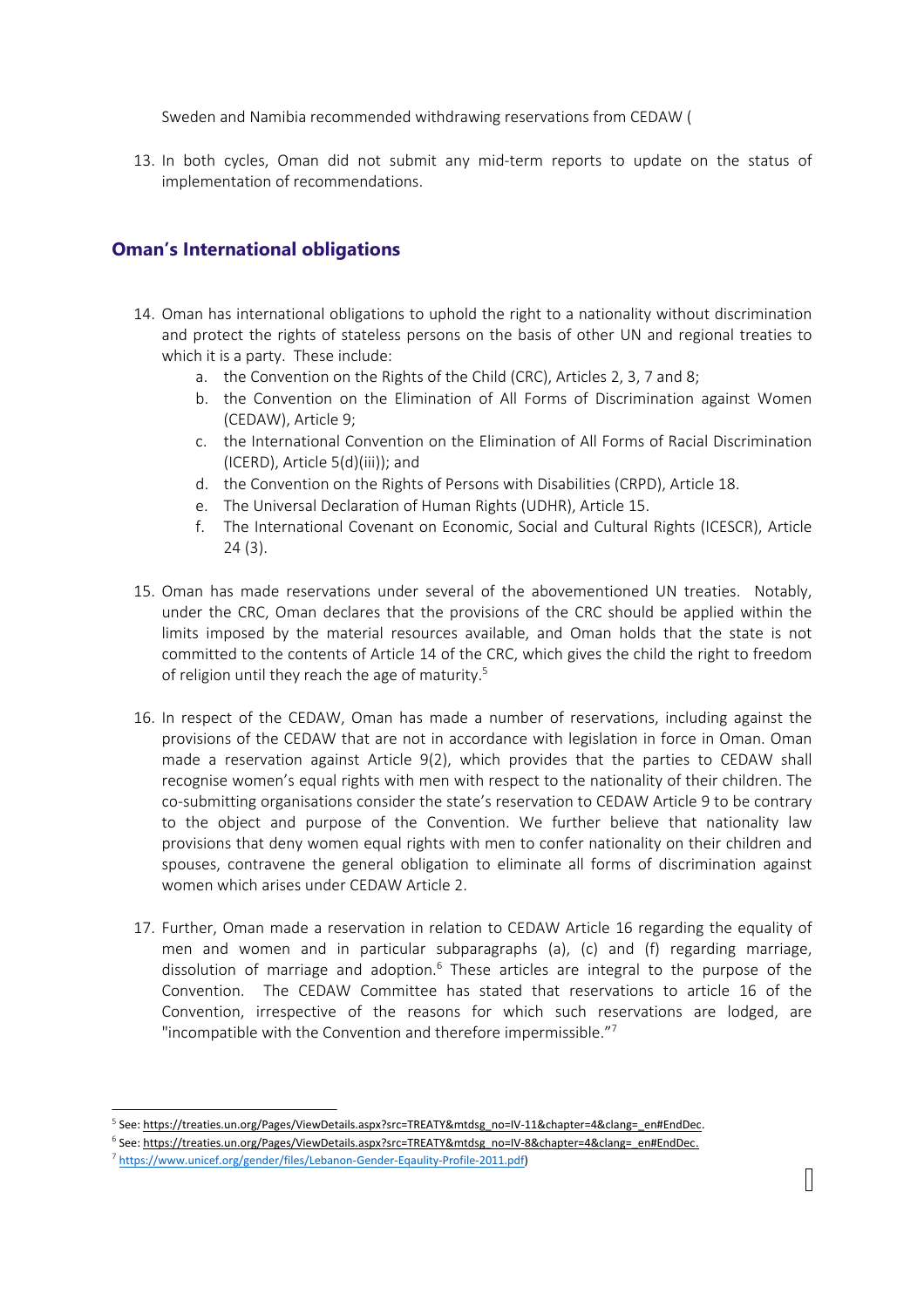- 18. On 6 February 2019, Oman withdrew its previous reservation to paragraph 4 of Article 15 which provides that members to the CEDAW shall recognise women'<sup>s</sup> equal rights with regard to the movement of persons and the freedom to choose residence and domicile.<sup>8</sup> Importantly, women'<sup>s</sup> inability to confer nationality on children and spouses on an equal basis with men in fact impacts Omani women'<sup>s</sup> freedom to choose <sup>a</sup> residence, due to the precarious status of spouses and children who may even lack the right to reside in the state due to the law'<sup>s</sup> discrimination against women. In such circumstances, Omani women are often posed the impossible choice of family separation or leaving their homeland.
- 19. Under the CRC, the Committee on the Rights of the Child recommended, in its concluding observations (14 March 2016),<sup>9</sup> that Oman amend its national laws to grant Omani women equal rights with Omani men with regard to the transmission of their nationality to their children and that it provide adequate safeguards to ensure the conferral of citizenship on children who would otherwise be stateless. The Committee also recommended that Oman strengthen efforts to ensure that all births in Oman are registered, including, in cooperation with the states concerned, those of children of migrant workers, and that it provide statistics so that this issue can be assessed in the next periodic report. It further recommended that Oman become party to the 1954 Convention relating to the Status of Stateless Persons and the 1961 Convention on the Reduction of Statelessness.
- 20. The CEDAW Committee, in its concluding observations (22 November 2017),<sup>10</sup> expressed its concern that Oman'<sup>s</sup> updated Nationality Law places strict conditions on an Omani mother married to <sup>a</sup> foreigner who wishes to transmit her nationality to her children, and includes discriminatory provisions with regard to the naturalisation of foreign spouses of Omani women, who are currently required to be married for at least 15 years in order to obtain Omani citizenship, while <sup>a</sup> foreign wife requires only 10 years of marriage. It was also concerned by the fact that Oman may revoke the citizenship of Omanis if they engage in <sup>a</sup> group, <sup>a</sup> party or an organisation that adopts principles or doctrines that can harm its interests. The Committee recommended that Oman amend the Nationality Law to ensure equality between women and men with regard to the acquisition, change and retention of nationality and to enable Omani women to transmit their nationality to their foreign spouses and their children on an equal basis with men. It also recommended that Oman prohibit the revocation of citizenship rights of women and men who exercise their fundamental rights including the right to freedom of expression, assembly and association, with <sup>a</sup> view to preventing statelessness. It further recommended that Oman consider acceding to the 1954 Convention relating to the Status of Stateless Persons and the 1961 Convention on the Reduction of Statelessness.
- 21. Under the ICERD, the Committee on the Elimination of Racial Discrimination expressed its concern in a concluding observations report dated 6 June 2016 $^{\rm 11}$  that the updated Nationality Law (as defined below in paragraph 27) while providing for children born out of wedlock to unidentified parents to be entitled to Omani nationality, only allows Omani women married to non-Omani men to transmit their nationality to their children under strict conditions.<sup>12</sup> The Committee was also concerned that, according to the Nationality Law, the State may revoke the citizenship of Omanis if they engage in <sup>a</sup> group, <sup>a</sup> party or an organization that adopts

<sup>8</sup> *ibid.* at footnote 82

<sup>9</sup> See: [https://tbinternet.ohchr.org/\\_layouts/15/treatybodyexternal/Download.aspx?symbolno=CRC/C/OMN/CO/3-4&Lang=En](https://tbinternet.ohchr.org/_layouts/15/treatybodyexternal/Download.aspx?symbolno=CRC/C/OMN/CO/3-4&Lang=En).

<sup>&</sup>lt;sup>10</sup> See: [https://tbinternet.ohchr.org/\\_layouts/15/treatybodyexternal/Download.aspx?symbolno=CEDAW/C/OMN/CO/2-3&Lang=En](https://tbinternet.ohchr.org/_layouts/15/treatybodyexternal/Download.aspx?symbolno=CEDAW/C/OMN/CO/2-3&Lang=En).

<sup>11</sup> See: [https://tbinternet.ohchr.org/\\_layouts/15/treatybodyexternal/Download.aspx?symbolno=CERD/C/OMN/CO/2-5&Lang=En](https://tbinternet.ohchr.org/_layouts/15/treatybodyexternal/Download.aspx?symbolno=CERD/C/OMN/CO/2-5&Lang=En).

 $^{12}$  Royal Decree No.38/2014, Article 18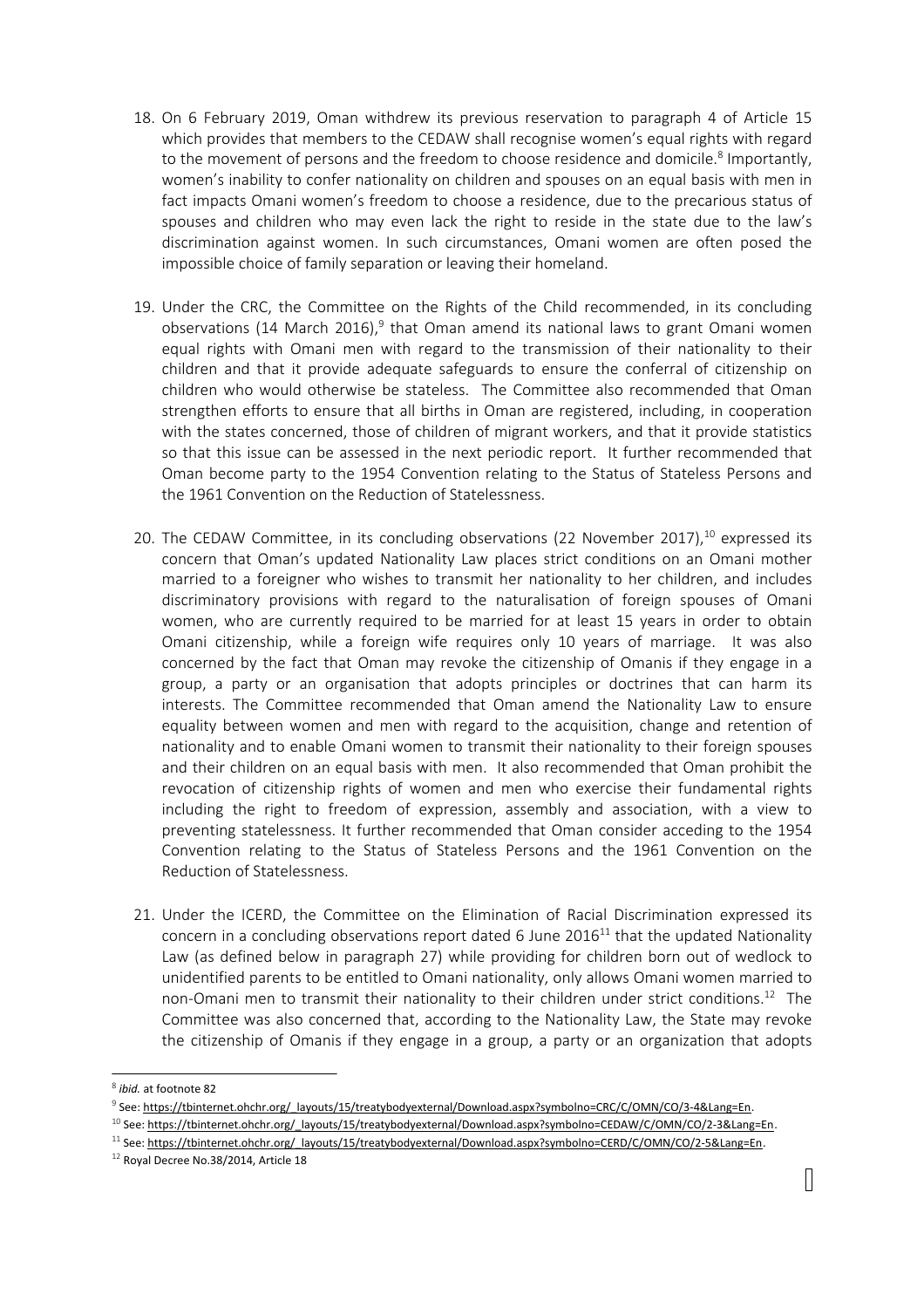principles or doctrines that can harm the interests of Oman<sup>13</sup>. The Committee recommended that Oman revise the Nationality Law by removing all gender-based discriminatory provisions and ensuring that the Oman government could not revoke citizenship rights of persons who exercise their fundamental rights including the right to freedom of expression, assembly and association, with <sup>a</sup> view to preventing statelessness. The Committee also recommended that Oman consider acceding to the 1954 Convention relating to the Status of Stateless Persons and the 1961 Convention on the Reduction of Statelessness.

22. Oman is not party to the 1954 Convention on the Status of Stateless Persons or the 1961 Convention on the Reduction of Statelessness.

#### **Statelessness in Oman – A snapshot**

- 23. There is no statistical information on the scope or extent of statelessness in Oman. The lack of statistical information in itself points to <sup>a</sup> deeper failure of the state to prioritise and address the issue of the right to nationality and the rights of stateless persons in the country. This is particularly so, when considering the various legal provisions which undermine the right to nationality, thereby increasing the likelihood of statelessness being generated and perpetuated. This submission addresses some of these challenges, namely: gender discrimination in Oman'<sup>s</sup> nationality law; challenges related to the child'<sup>s</sup> right to nationality and birth registration and the lack of safeguards against statelessness; and provisions which allow for the deprivation of nationality.
- 24. Stateless persons face wide-ranging human rights violations and hardships, including obstacles to accessing education, healthcare social services, formal employment, property rights, inheritance, freedom of movement, and identity documentation. Stateless persons are also at <sup>a</sup> greater risk of human trafficking, early and forced marriage, arbitrary detention, and lack of access to justice.
- 25. Noncitizen children of Omani mothers, including those born and raised in the country, are denied access to government scholarships for higher education and are forced to leave the country upon reaching the age of majority – unless an Omani company sponsors their visa – often resulting in family separation.

#### **National Law**

- 26. Omani nationality is primarily governed by the Omani Nationality Law, which was promulgated by Royal Decree No. 38/2014 by The Sultan of Oman on 12 August 2014 and came into force on <sup>12</sup> March <sup>2015</sup> (the **"Nationality Law"**). 14 The Nationality Law acknowledges the idea of statelessness but fails to provide <sup>a</sup> definition for statelessness or incorporate any procedure to identify and protect stateless persons.
- 27. The Nationality Law provides that the Minister of Interior shall issue regulations required for

 $^{13}$  Ibid, Article 20(1) and see below for further circumstances in which the government may withdraw Omani nationality

<sup>&</sup>lt;sup>14</sup> The Sultanate of Oman, Submission by the United Nations High Commissioner for Refugees – For the Office of the High Commissioner for Human Rights' Compilation Report – Universal Period Review, 2nd Cycle, 23 rd Session ("UNHCR Oman UPR 2nd Cycle"), page 3.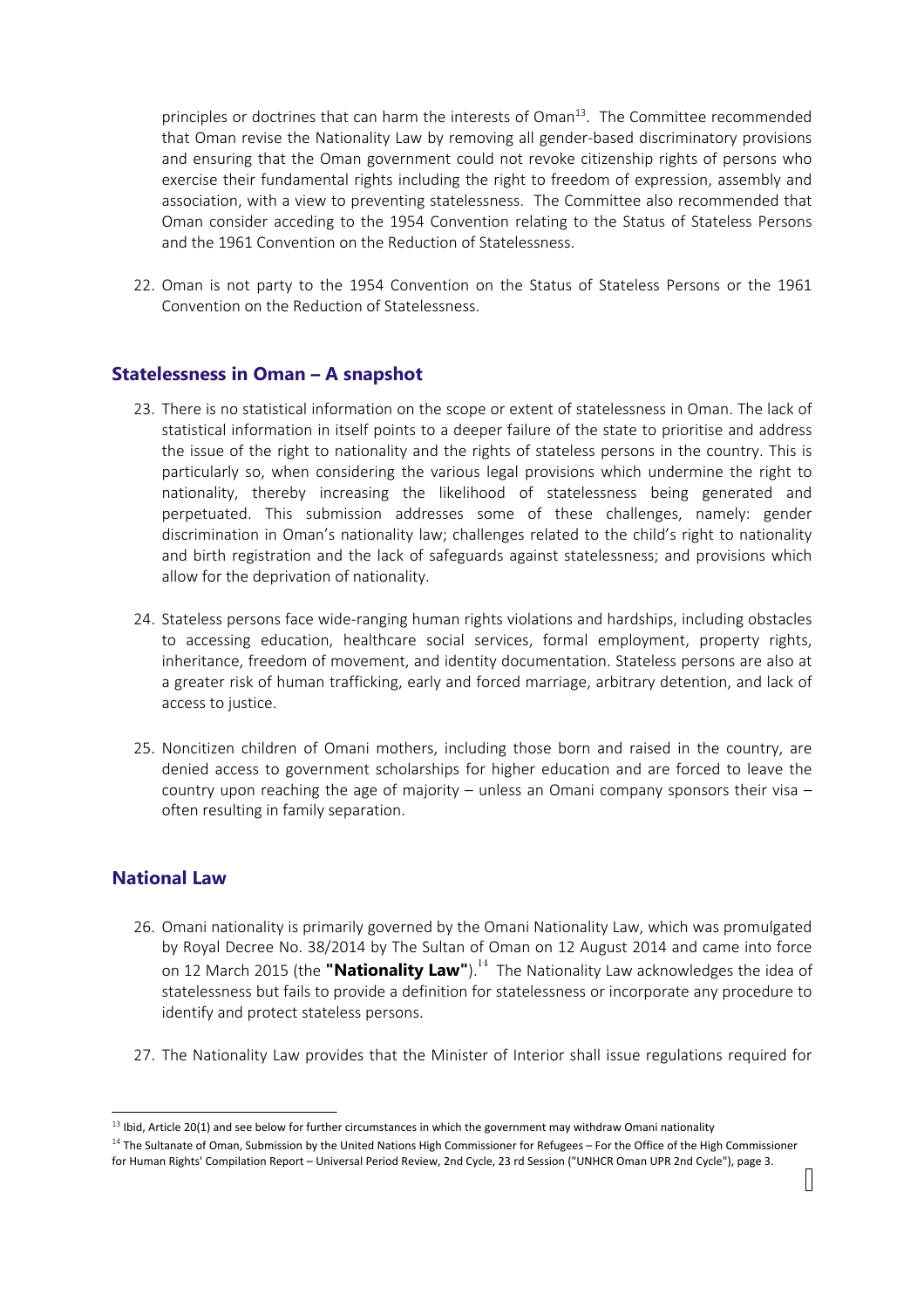the implementation of the provisions of the Nationality Law. 15 The Omani Minister of Interior issued the executive regulations of the Omani Nationality Law (Ministerial decision 92/2019) on <sup>2</sup> June <sup>2019</sup> (the **"Executive Regulations"**). The Executive Regulations set out the detailed procedures and documents required in relation to an application to recognise, retrieve, waive or acquire Omani nationality pursuant to the Nationality Law.

28. In general, Oman does not recognise dual nationalities. An Omani will lose their Omani nationality if they acquire another nationality without obtaining authorisation by <sup>a</sup> royal decree.<sup>16</sup> However, in practice, authorities turn a blind eye if a male citizen acquires another nationality, for instance through marriage with <sup>a</sup> foreign wife. Omani men and their children keep their Omani nationality, while Omani women cannot keep their Oman nationality upon acquisition of <sup>a</sup> foreign nationality. All citizenship applications are submitted to and reviewed by the Ministry of Interior (the "**Ministry**") and the Ministry reserves the right to reject any application without providing any reason whatsoever<sup>17</sup> The Nationality Law further provides that the courts are not the competent authority to deliberate on citizenship issues and conflicts relating thereto. $^\mathrm{18}$ 

## **Legislation relating to acquisition of nationality – child'<sup>s</sup> right to <sup>a</sup> nationality**

29. Pursuant to Article 11 of the Nationality Law, <sup>a</sup> person shall be deemed an Omani national in the following cases:

' 1. If he is born in Oman or abroad and his father, at the time of birth, was an Omani national.

2. If he is born in Oman or abroad and his mother, at the time of birth, was an Omani national and his father was Omani and became stateless.

3. If he is born in Oman or abroad and his mother, at the time of birth, was an alien and his father was Omani and became stateless, provided that the marriage of the parents was previously approved by the Ministry.

4. If he is born in Oman or abroad and his mother, at the time of birth, was an Omani national and the paternity was not confirmed.

5. If he was born in Oman to unknown parents.'

30. Pursuant to Article 18 of the Nationality Law, <sup>a</sup> minor child born to an Omani mother and <sup>a</sup> foreign father may be granted Omani citizenship, if the child meets the following conditions:

' 1. The mother shall be widowed, divorced or abandoned by her husband […].

2. The marriage of the parents should have taken place after obtaining the prior approval from the Ministry […]

4. He should have been residing in Oman for at least ten (10) legitimate continuous years; It shall be noted that the continuous residency period shall not be interrupted if he is travelling outside of Oman for <sup>a</sup> period that does not exceed sixty (60) days in one year.

 $\left[\ldots\right]'$ 

<sup>&</sup>lt;sup>15</sup> Nationality Law, Article 2.

 $^{16}$  Nationality Law, Articles 19 and 8.

 $^{17}$  Nationality Law, Article 3.

 $^{18}$  Nationality Law, Article 4.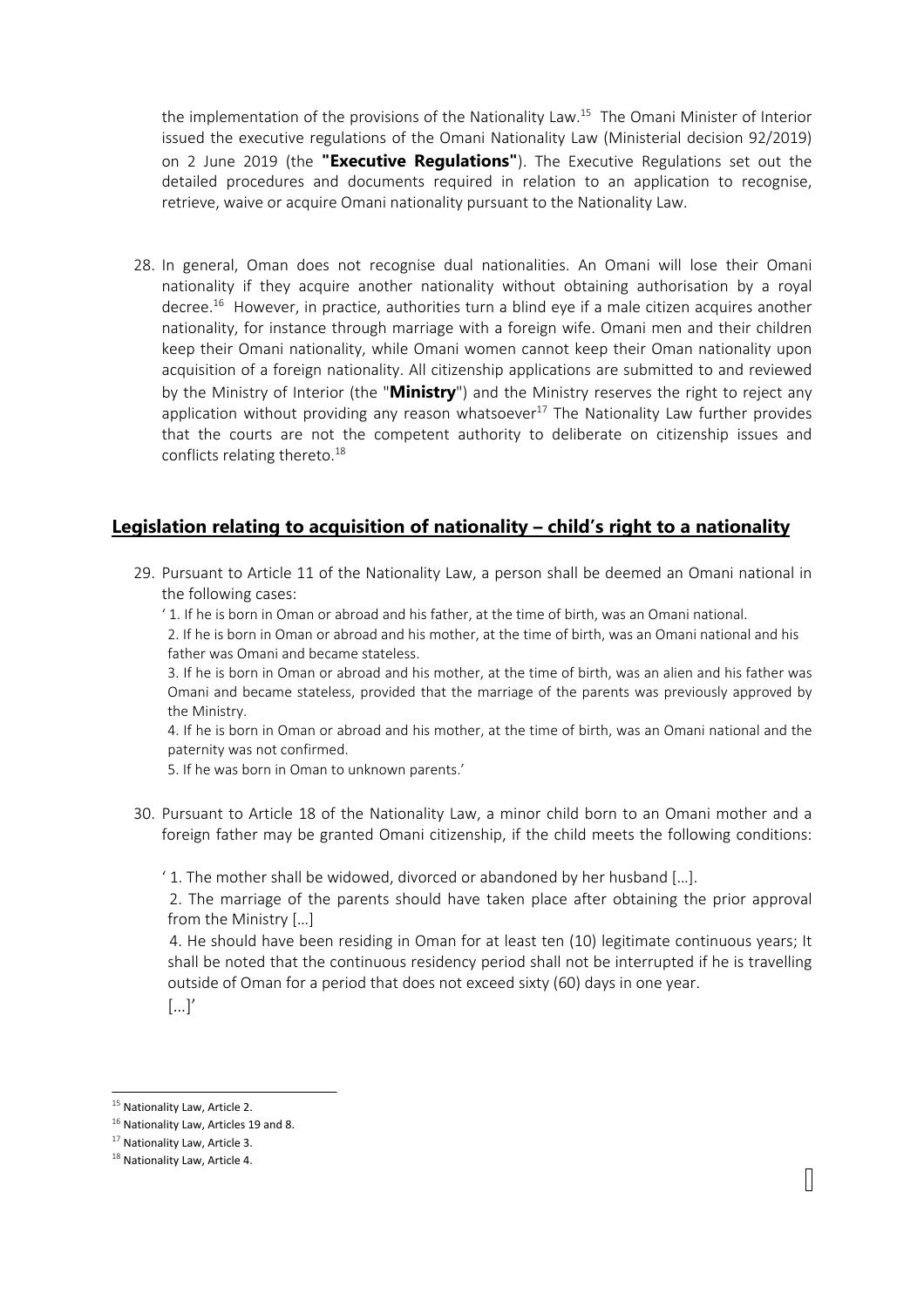# **Legislation relating to naturalisation of foreign spouses and the dissolution of marriage**

31. According to Article (15), an alien has the right to apply for Omani citizenship if he meets the following conditions:

' 1. A person should have resided in Oman for at least twenty (20) continuous years or fifteen (15) years if married to an Omani woman provided that their marriage shall have taken place after obtaining approval of the Ministry and he shall have <sup>a</sup> son from his Omani wife.  $[\dots]'$ 

32. According to Article (16), the foreign wife of an Omani citizen may apply for Omani nationality if she meets the following conditions:

'1. Her marriage should have taken place after obtaining the prior approval from the Ministry; […]

2. She shall have <sup>a</sup> son from her Omani husband.

3. She should have been married to her Omani husband and resided with him in Oman for at least ten (10) legitimate continuous years; […]'

33. According to Article (17), the widowed or divorced foreign wife of an Omani citizen may apply for Omani nationality if she meets the following conditions: […]

'2. She shall have <sup>a</sup> son from her Omani husband.

3. She should have been married to her Omani husband and resided with him in Oman for at least fifteen (15) legitimate continuous years;

 $[\dots]'$ 

# **Withdrawal of nationality**

- 34. Pursuant to Article 19 of the Nationality Law, an Omani will lose his or her Omani nationality if he or she acquires another nationality without obtaining authorisation by a royal decree.<sup>19</sup>
- 35. Pursuant to Articles 20 and 21 of the Nationality Law, Omani citizenship shall be withdrawn if <sup>a</sup> person joins <sup>a</sup> group or party or organisation supporting principles or beliefs that harm the interests of Oman. Further, the Nationality Law provides that Omani citizenship shall be withdrawn if <sup>a</sup> person works for <sup>a</sup> foreign country in any capacity whatsoever, whether inside or outside Oman, and failed to leave such position at the request of the Omani Government within the specified deadline, or if they work for an enemy country that operates against the interests of Oman. 20
- 36. The Nationality Law further provides that Omani citizenship shall be withdrawn if <sup>a</sup> person has acquired Omani citizenship illegally (and the same applies to any person whose Omani nationality has been conferred via the person who initially acquired citizenship illegally) or who has been convicted of any crime against the security of the country or sentenced with an

<sup>&</sup>lt;sup>19</sup> Nationality Law, Articles 19 and 8.

<sup>&</sup>lt;sup>20</sup> Nationality Law, Article 20.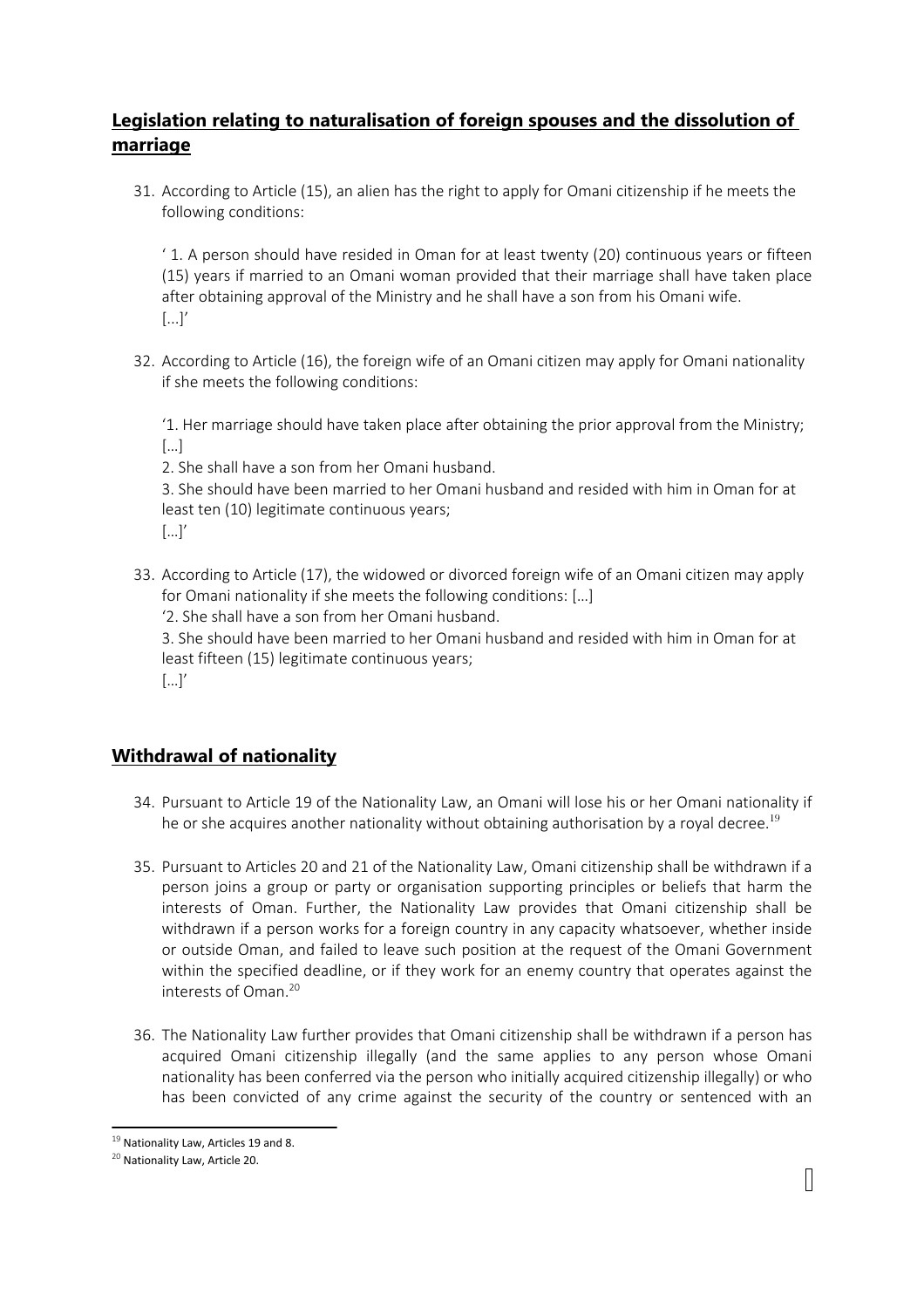effective penalty in more than one crime within five years following the acquisition of Omani citizenship. Omani citizenship shall also be withdrawn if <sup>a</sup> person resides outside Oman for more than 6 continuous months within the 10 years following the acquisition of Omani citizenship without <sup>a</sup> valid justification or authorisation. 21

37. Omani citizenship can be granted or reacquired by virtue of <sup>a</sup> Royal Decree without abiding by the conditions and provisions provided for in the Nationality Law.<sup>22</sup> Also, applying for Omani citizenship as set out in National does not meet due process standards, for instance there is no specific period for the relevant authority to respond to the request. In many cases it takes many years of waiting, an applicant does not have the right to <sup>a</sup> lawyer and there is no possibility to file a complaint. <sup>23</sup>

# **Issue 1 – Gender Discrimination in the Nationality Law affecting child'<sup>s</sup> right to <sup>a</sup> Nationality**

- 38. Omani women face gender discrimination in relation to the transmission of Omani nationality to their children. Omani women married to non-Omani men may only transmit their nationality to their children under strict conditions and in extremely rare circumstances. The law lacks adequate safeguards in the Nationality Law to ensure conferral of citizenship on children who would otherwise be stateless.
- 39. Gender-discriminatory nationality laws are based on stereotypes, such as the idea that <sup>a</sup> child "belongs" to <sup>a</sup> father rather than <sup>a</sup> mother, that citizenship "naturally" derives from the father, and that <sup>a</sup> woman "follows" her spouse. Gender discrimination in Oman'<sup>s</sup> nationality law further undermines women'<sup>s</sup> ability to freely choose <sup>a</sup> spouse and threatens family unity, due to women'<sup>s</sup> inability to confer nationality on spouses and children on the same basis as men. Gender discrimination in Oman'<sup>s</sup> Nationality Law fundamentally undermines women'<sup>s</sup> status as equal citizens and equality within the family.
- 40. Pursuant to the Nationality Law, the male line in paternity is the primary source for nationality by birth in Oman. A child of an Omani father (born in Oman or abroad) is Omani.<sup>24</sup> If a child (born in Oman or abroad) has an Omani mother and <sup>a</sup> father who was Omani but became stateless, the child is still deemed to be an Omani national. 25

 $^{21}$  Nationality Law, Article 21.

<sup>&</sup>lt;sup>22</sup> Nationality Law, Article 8

<sup>&</sup>lt;sup>23</sup> [https://www.moi.gov.om/ar-om/services/nationality,](https://www.moi.gov.om/ar-om/services/nationality) https://www.omandaily.om/?p=707522

 $24$  Nationality Law, Article 11(1).

<sup>&</sup>lt;sup>25</sup> Nationality Law, Article 11(2).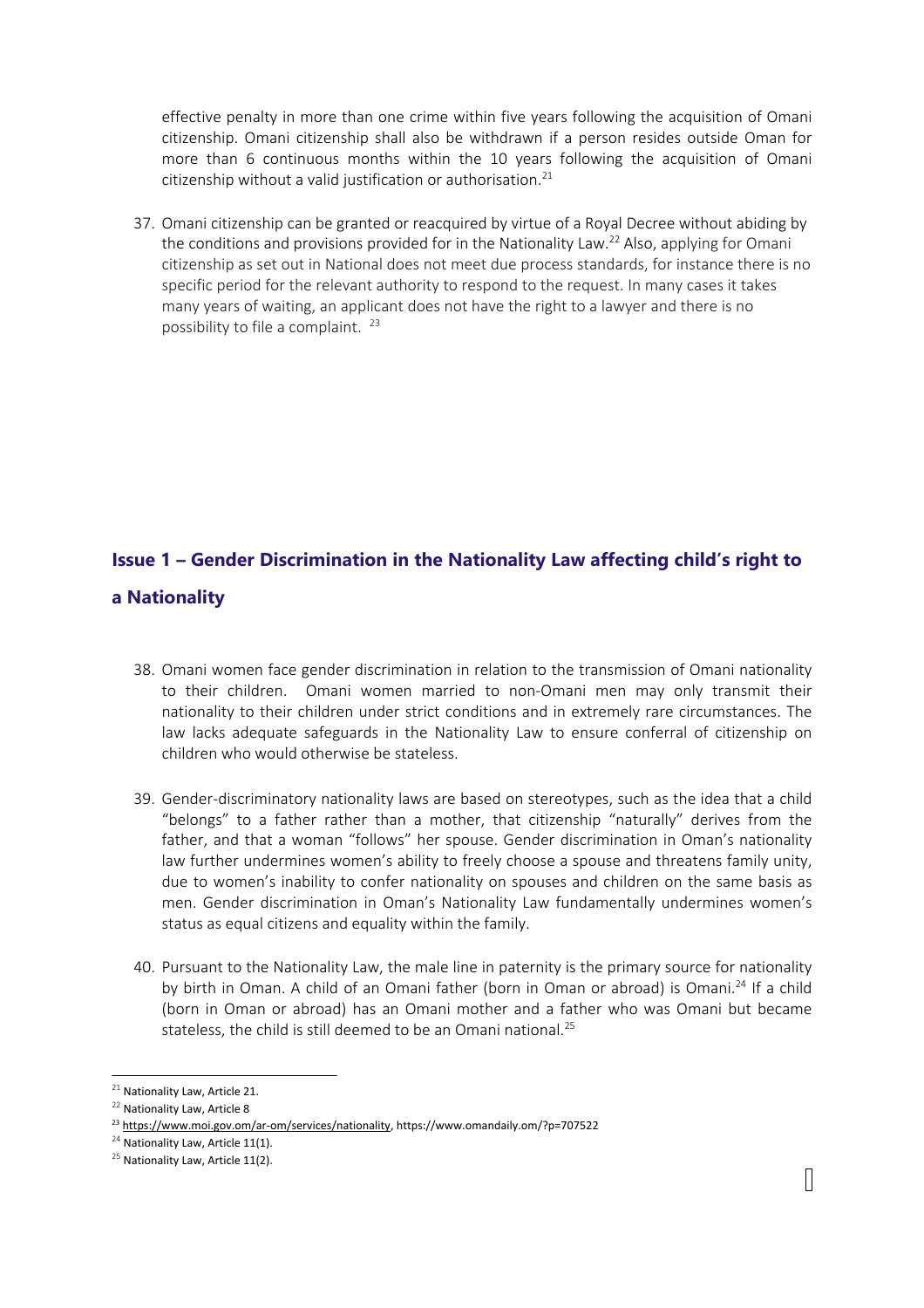- 41. If the child's mother is <sup>a</sup> foreigner, and the father was Omani but became stateless, the child, whether born in Oman or abroad, is only an Omani if the mixed-nationality marriage of the parents was previously approved by the Ministry.<sup>26</sup> However, there is no equivalent provision where the child's father is <sup>a</sup> foreigner and the mother was Omani but became stateless.
- 42. If the child, born in Oman or abroad has an Omani mother but not an Omani father (or not <sup>a</sup> father who used to be an Omani national but became stateless), the child is considered to be Omani by birth only if the paternity was not confirmed.<sup>27</sup> A person shall also be deemed to be an Omani national if they are born in Oman to unknown parents<sup>28</sup>.
- 43. A minor born to an Omani mother and <sup>a</sup> foreign father may be granted Omani nationality only if the eight strict conditions set out in Article 18 of the Nationality Law are met, including that the Omani mother shall be widowed, divorced or abandoned by the foreign husband to an unknown destination for at least 10 continuous years (the abandonment being supported by <sup>a</sup> legal judgment), and the minor must have been resident in Oman for at least ten legitimate continuous years.<sup>29</sup> In order to demonstrate these requirements, a copy of the minor's valid residence visa in Oman and <sup>a</sup> copy of the death certificate, divorce or court ruling issued in the absence of the foreign father, or his abandonment of the wife must be attached with the application for Omani nationality.<sup>30</sup> Another requirement not stated in the Nationality Law but included in the list of documents set out in the Executive Regulations, is that the Omani mother must also provide <sup>a</sup> copy of the court ruling proving that she has custody of the minor. 31 In practice, this means it is essentially impossible for an Omani woman to confer nationality on her child except in the rarest of circumstances, and still then only at the discretion of the state.

# **Issue 2 – Gender Discrimination in Nationality Law affecting Naturalisation**

#### **Foreign Spouses**

44. There is also gender inequality in relation to Omani women's and Omani men's ability to transmit their Omani nationality to <sup>a</sup> foreign spouse. With regard to the naturalisation of foreign spouses, under Article 15 of the Nationality Law, the foreign spouse of an Omani woman is required to have been married and resided in Oman for at least 15 continuous years in order to be granted Omani citizenship, $32$  while under Article 16 of the Nationality Law, a foreign wife of an Omani citizen is required to have been married and resident with her Omani husband in Oman only for at least 10 years in order to be granted Omani citizenship.<sup>33</sup> In both cases, the marriage must have been approved by the Ministry (although note that in the case of <sup>a</sup> foreign wife applying for Omani nationality, this condition does not apply where the

<sup>&</sup>lt;sup>26</sup> Nationality Law, Article 11(3).

 $27$  Nationality Law, Article 11(4).

 $^{28}$  Nationality Law, Article 11(5)

<sup>&</sup>lt;sup>29</sup> Nationality Law, Article 18.

 $30$  Executive Regulations, Articles 19 (1) and (5).

 $31$  Executive Regulations, Article 19(6).

 $32$  Ibid, Article 15(1)

 $33$  Ibid, Article 16(3)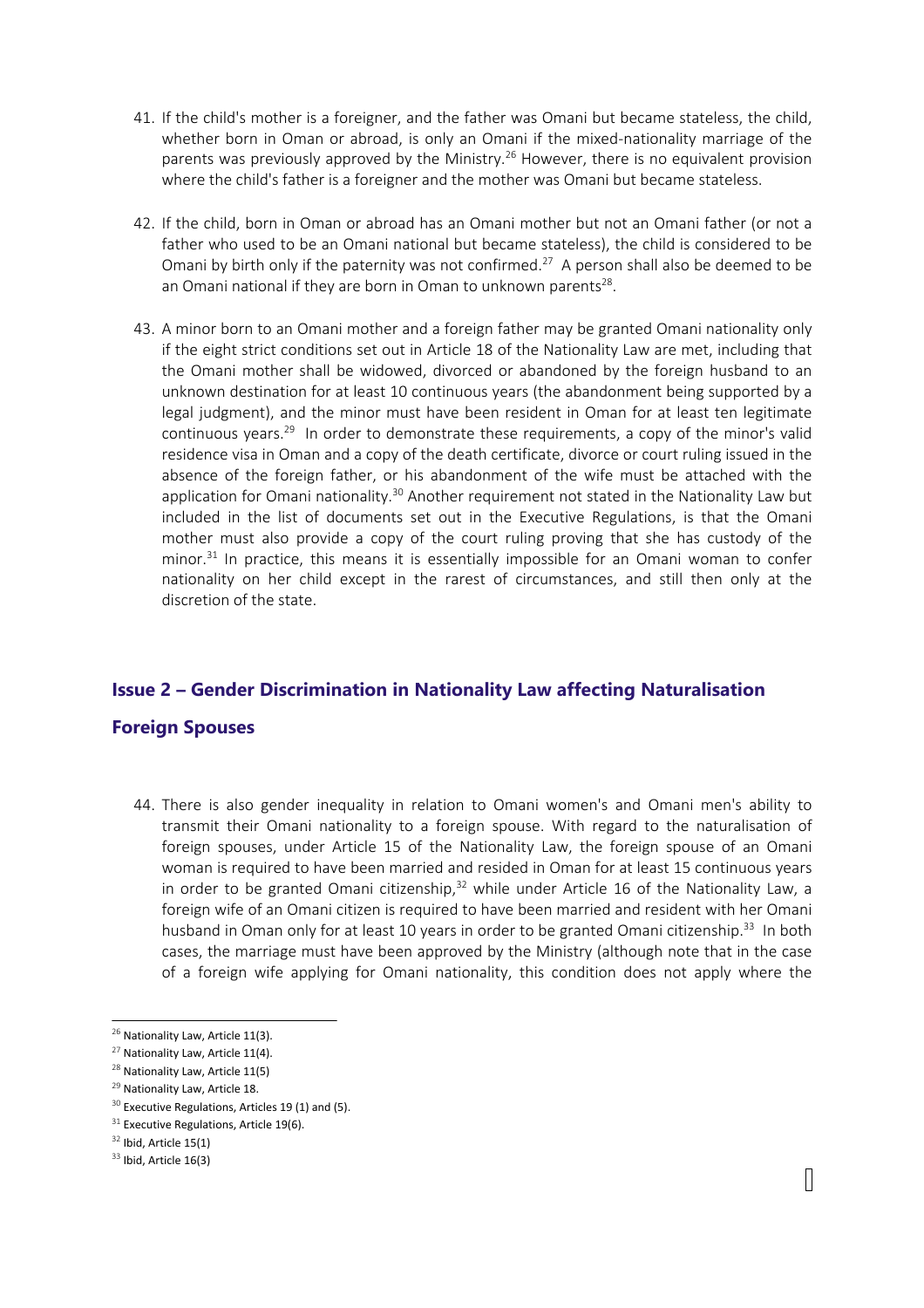marriage took place before the acquirement of the Omani citizenship by her husband $^{34}$ ) and the foreign spouse applying for Omani citizenship must have <sup>a</sup> son from his Omani wife or from her Omani husband.<sup>35</sup> In addition, the conditions for the foreign husband of an Omani citizen to be granted Omani nationality under Article 15 of the Nationality Law are stricter, for example he must be fluent in reading and writing the Arabic language<sup>36</sup> (whereas a foreign wife of an Omani citizen is only required to be able to verbally communicate in Arabic $^{37}$ ) and he is also required to be medically fit and not suffering from contagious diseases and to have <sup>a</sup> legitimate source of income enough to provide for himself and his dependents<sup>38</sup> These conditions do not apply in order for the foreign wife of an Omani citizen to be granted Omani nationality<sup>39</sup>.

- 45. The widowed or divorced foreign wife of an Omani citizen may also be granted Omani nationality if she meets <sup>a</sup> number of conditions, including that she must have been married to and resided with her Omani husband in Oman for at least 15 continuous years, the marriage must have been approved by the Ministry (unless it took place before her husband acquired the Omani citizenship) and she must have a son from her Omani husband <sup>40</sup> There is no equivalent provision for the grant of Omani nationality to the widowed or divorced foreign husband of an Omani citizen.
- 46. Alternatively <sup>a</sup> person may also apply for Omani citizenship under Article 15 of the Nationality Law if they have been resident in Oman for at least twenty continuous years and meet the other conditions set out in that Article (for example the requirements to be medically fit and to have <sup>a</sup> legitimate source of income). The twenty-year residence requirement would apply for example in the case of <sup>a</sup> foreign husband of an Omani citizen applying for Omani nationality where there are no children or only daughters from the marriage. It is not clear however that this Article would apply in the case of <sup>a</sup> foreign wife of an Omani citizen applying for Omani nationality where the conditions in Article 16 are not met (for example where there are no children or only daughters from the marriage). <sup>41</sup>

#### **Issue 3 - Withdrawal of Nationality and Proxy Measures**

 $^{34}$  Ibid, Article 16(1)

 $35$  Ibid. Article 15(1) and 16 (3).

 $36$  Ibid, Article 15(2)

 $^{37}$  Ibid, Article 16(4)

 $38$  Ibid, Articles 15(5) and 15(6)

<sup>&</sup>lt;sup>39</sup> Ibid, Article 16

 $^{40}$  Nationality Law, Articles 17(2) and (3).

 $41$  Nationality Law, Article 15(1).

*<sup>42</sup>* Principles on Deprivation of Nationality as <sup>a</sup> National Security Measure, March 2020. Available at:

<https://files.institutesi.org/PRINCIPLES.pdf>. The Principles were drafted by the Institute on Statelessness and Inclusion in collaboration with the Open Society Justice Initiative and with support from the Asser Institute and Ashurst LLP. They were developed over <sup>a</sup> 30-month research and consultation period, with input from more than 60 leading experts in the fields of human rights, nationality and statelessness, counter-terrorism, refugee protection, child rights, migration and other related areas. At the time of submission, they have been endorsed by over 100 individual experts and organisations, including leading academics, UN Special Rapporteurs and Treaty Body members, litigators, judges, parliamentarians and diplomats. The Principles restate or reflect international law and legal standards under the UN Charter, treaty law, customary international law, general principles of law, judicial decisions and legal scholarship, regional and national law and practice. They articulate the international law obligations of States and apply to all situations in which States take or consider taking steps to deprive <sup>a</sup> person of nationality as <sup>a</sup> national security measure. More information is available here: <https://www.institutesi.org/year-of-action-resources/principles-on-deprivation-of-nationality>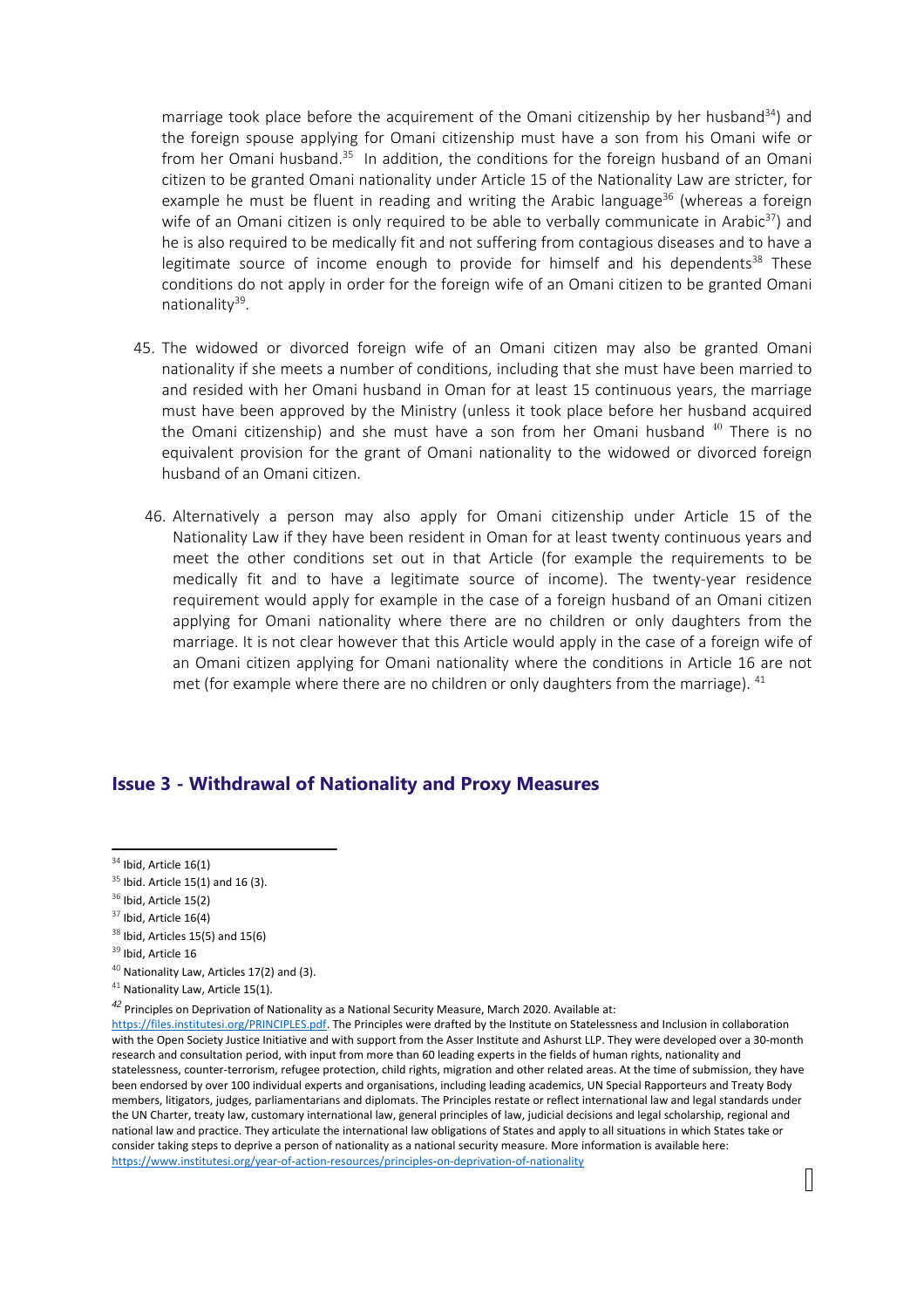- 47. The Principles on Deprivation of Nationality as a National Security Measure,<sup>42</sup> and the UNHCR Guidelines on Statelessness No 5: Loss and Deprivation of Nationality $^{43}$  provide important guidance on the question of deprivation of nationality; the former, from <sup>a</sup> wider international law perspective, and the latter, more specifically in relation to the 1961 Convention on the Reduction of Statelessness. Accordingly, state discretion in this area is subject to the individual right to a nationality,<sup>44</sup> the prohibition of arbitrary deprivation of nationality,<sup>45</sup> the prohibition of discrimination<sup>46</sup> and the obligation not to render a person stateless.<sup>47</sup> Further, the impact of nationality deprivation on the enjoyment of other human rights, humanitarian and refugee law obligations and standards must be taken into consideration when assessing the legality of citizenship deprivation. These include, the right to enter and remain in one'<sup>s</sup> own country, the prohibition of *refoulement*, the prohibition of torture and cruel, inhuman or degrading treatment or punishment, the liberty and security of the person, the right to private and family life, legal personhood, and the rights of the child.<sup>48</sup> Any measures to deprive nationality must also comply with due process safeguards and the right to a fair trial.<sup>49</sup>
- 48. When assessed against the Principles, it is evident that Omani law, policy and practice related to citizenship deprivation fails to comply with international standards; it is arbitrary, discriminatory, and consequently unlawful. Pursuant to Articles 20 and 21 of the Nationality Law, Omani citizenship shall be withdrawn if <sup>a</sup> person joins <sup>a</sup> group or party or organisation supporting principles or beliefs that harm the interests of Oman. Further, the Nationality Law provides that Omani citizenship shall be withdrawn if <sup>a</sup> person works for <sup>a</sup> foreign country in any capacity whatsoever, whether inside or outside Oman, and failed to leave such position at the request of the Omani Government within the specified deadline, or if they work for an enemy country that operates against the interests of Oman. 50

<https://files.institutesi.org/PRINCIPLES.pdf>., Principle 7. See also, the Draft Commentary to the Principles,

[https://files.institutesi.org/PRINCIPLES\\_Draft\\_Commentary.pdf](https://files.institutesi.org/PRINCIPLES_Draft_Commentary.pdf).

<sup>49</sup> Ibid., Principle 8

*<sup>42</sup>* Principles on Deprivation of Nationality as <sup>a</sup> National Security Measure, March 2020. Available at:

<https://files.institutesi.org/PRINCIPLES.pdf>. The Principles were drafted by the Institute on Statelessness and Inclusion in collaboration with the Open Society Justice Initiative and with support from the Asser Institute and Ashurst LLP. They were developed over <sup>a</sup> 30-month research and consultation period, with input from more than 60 leading experts in the fields of human rights, nationality and statelessness, counter-terrorism, refugee protection, child rights, migration and other related areas. At the time of submission, they have been endorsed by over 100 individual experts and organisations, including leading academics, UN Special Rapporteurs and Treaty Body members, litigators, judges, parliamentarians and diplomats. The Principles restate or reflect international law and legal standards under the UN Charter, treaty law, customary international law, general principles of law, judicial decisions and legal scholarship, regional and national law and practice. They articulate the international law obligations of States and apply to all situations in which States take or consider taking steps to deprive <sup>a</sup> person of nationality as <sup>a</sup> national security measure. More information is available here: <https://www.institutesi.org/year-of-action-resources/principles-on-deprivation-of-nationality>

<sup>&</sup>lt;sup>43</sup> UN High Commissioner for Refugees (UNHCR), *Guidelines on Statelessness No. 5: Loss and Deprivation of Nationality under Articles 5-9 of the 1961 Convention on the Reduction of Statelessness*, May 2020, HCR/GS/20/05, available at:

<https://www.refworld.org/docid/5ec5640c4.html>. The Guidelines provide guidance on the interpretation of Articles 5 – 9 of the1961 Convention on the Reduction of Statelessness. They draw on the Summary Conclusions of the Expert Meeting on Interpreting the 1961 Statelessness Convention and Avoiding Statelessness Resulting from Loss and Deprivation held in Tunis, Tunisia on 31 October-1 November 2013 ("Tunis Conclusions") and the Expert Meeting on Developments related to Deprivation of Nationality held in Geneva, Switzerland on 5-6 December 2019.

<sup>44</sup> *Human Rights Council Resolution 7/10, Human rights and arbitrary deprivation of nationality,* UN Doc A/HRC/RES/7/10 (27 March 2008); *Human Rights Council Resolution* 10/13, *Human rights and arbitrary deprivation of nationality,* UN Doc A/HRC/RES/10/13 (26 March 2009); *Human Rights Council Resolution 13/2, Human rights and arbitrary deprivation of nationality,* UN Doc A/HRC/RES/13/2 (24 April 2010); *Human Rights Council Resolution 20/4, The right to <sup>a</sup> nationality: women and children*, UN Doc A/HRC/RES/20/4 (16 July 2012); *Human Rights Council Resolution 20/5, Human rights and arbitrary deprivation of nationality,* UN Doc A/HRC/RES/20/5 (16 July 2012); *Human Rights Council Resolution 26/14, Human rights and arbitrary deprivation of nationality,* UN Doc A/HRC/RES/26/14 (11 July 2014); *Human Rights Council Resolution 32/5, Human rights and arbitrary deprivation of nationality,* UN Doc A/HRC/RES/32/5 (15 July 2016). <sup>45</sup> Principles on Deprivation of Nationality as a National Security Measure, March 2020. Available at:

<sup>&</sup>lt;sup>46</sup> Ibid., Principle 6.

<sup>&</sup>lt;sup>47</sup> Ibid. Principle 5.

<sup>&</sup>lt;sup>48</sup> Ibid., Principle 9.

<sup>&</sup>lt;sup>50</sup> Nationality Law, Article 20.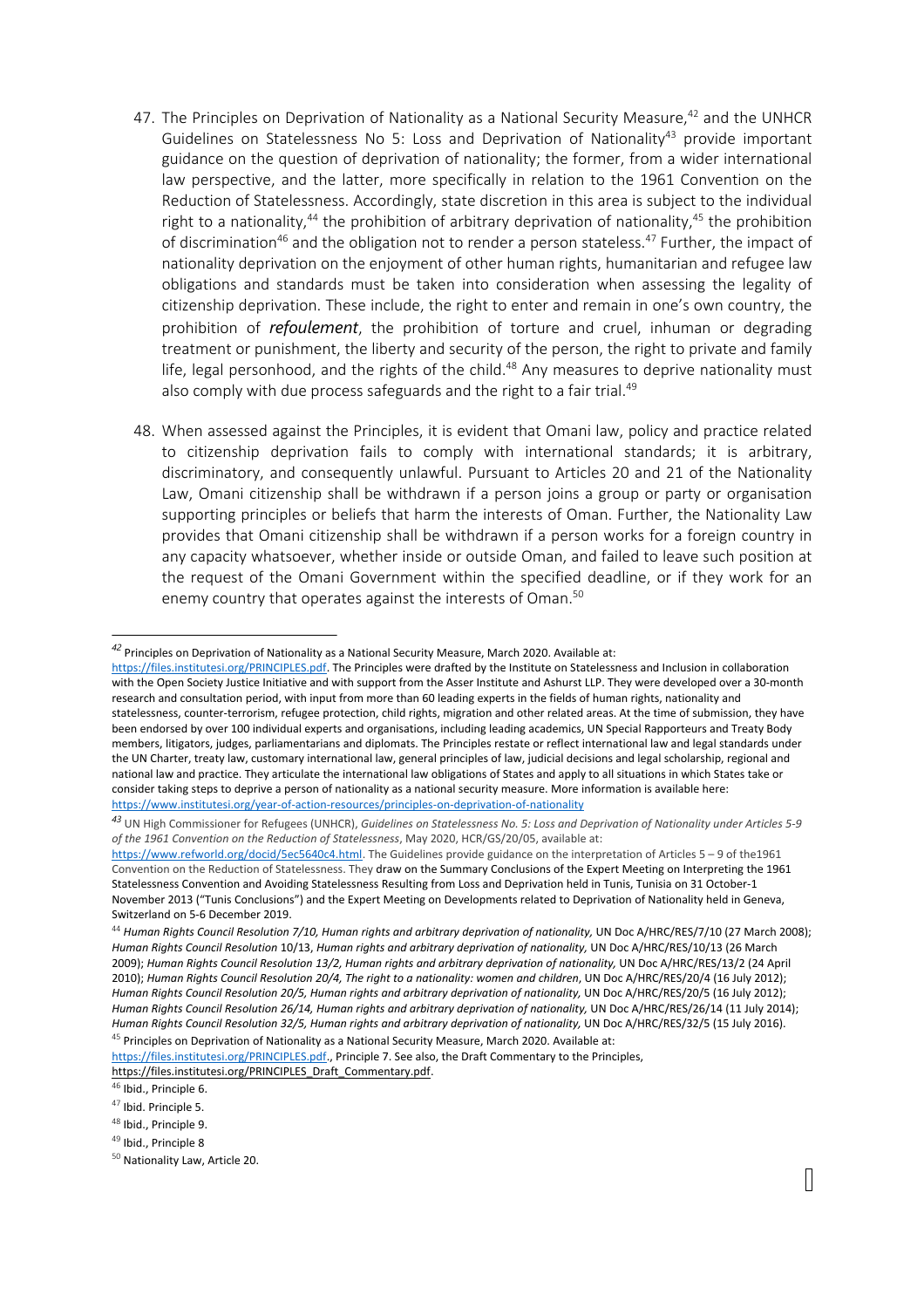- 49. Various cases have shown the wide variety of activities that are judged to be contrary to the state'<sup>s</sup> interests, which can result into statelessness if safeguards are not in place. For example, in May 2009 the former Vice President of Yemen, Ali Salem Al Beidh, who had been granted asylum in Oman in 1994, and subsequently gained Omani citizenship, had his citizenship revoked following an announcement that he planned to resume his political career.<sup>51</sup>
- 50. Further, the relevant authority has unduly broad discretionary power to arbitrarily deprive Omani nationality. For example, all public gatherings require official approval in advance and the authorities arrest and prosecute participants of unapproved gatherings. Some private gatherings are also prohibited under article 137 of the penal code, which prescribes <sup>a</sup> punishment of up to three years in prison and <sup>a</sup> fine for anyone who "participates in <sup>a</sup> private gathering including at least 10 individuals with <sup>a</sup> view to commit <sup>a</sup> riot or <sup>a</sup> breach of public order."<sup>52</sup>
- 51. Omani citizens engaged in the organisation of pro-democracy protests in 2011 onwards, have been subjected to proxy measures that amount to stripping of their citizenship. According to the Omani Centre for Human Rights, Oman withdraws people'<sup>s</sup> identity documents such as passports and identity cards. Some have been without identity documents and unable to prove their nationality for the past ten years, thus rendering them vulnerable to arbitrary detention and numerous other rights violations. Many peaceful protesters were stripped of their right to legal personhood: having no right to travel or work, they were not eligible for benefits, and their reputations were destroyed through the publishing of their pictures in state media, along with well-coordinated defamatory remarks. These sorts of systematic social, cultural, and political deprivations have resulted in <sup>a</sup> form of civil death. 53
- 52. Further, with Nationality Law Royal Decree No. 38/2014, the Minister of Interior has full power to withdraw nationality of Omani citizens without the related duty to inform the individual and without the obligation to provide the person concerned the right of legal recourse.<sup>54</sup> There are an increasing number of undocumented persons, as human rights activists are being stripped of identity documents. This includes social media activists and activists that are in touch with human rights organisations. While this is not synonymous with deprivation of nationality, the consequences are similar, and are addressed in the Principles on Deprivation of Nationality as 'proxy measures' which should be subject to the same restrictions and safeguards as citizenship deprivation measures:

*States must not subject persons to proxy measures, which do not amount to deprivation of nationality, but which have <sup>a</sup> similar impact and implications on human rights, without subjecting such decisions to the same tests and standards set out in these Principles. Such measures may include the*

 $^{51}$  Oman strips Yemeni dissident of citizenship for returning to politics, Gulf News, 22 May 2009 [United Arab Emirates]; Oman revokes citizenship of former Yemen Vice President, Yemen Post, 22 May 2009

<sup>52</sup> <https://ochroman.org/eng/2017/12/statelessness1/>.

 $^{\rm 53}$  Ibid.

<sup>54</sup> <https://ochroman.org/eng/2019/08/statelessness-2/>.